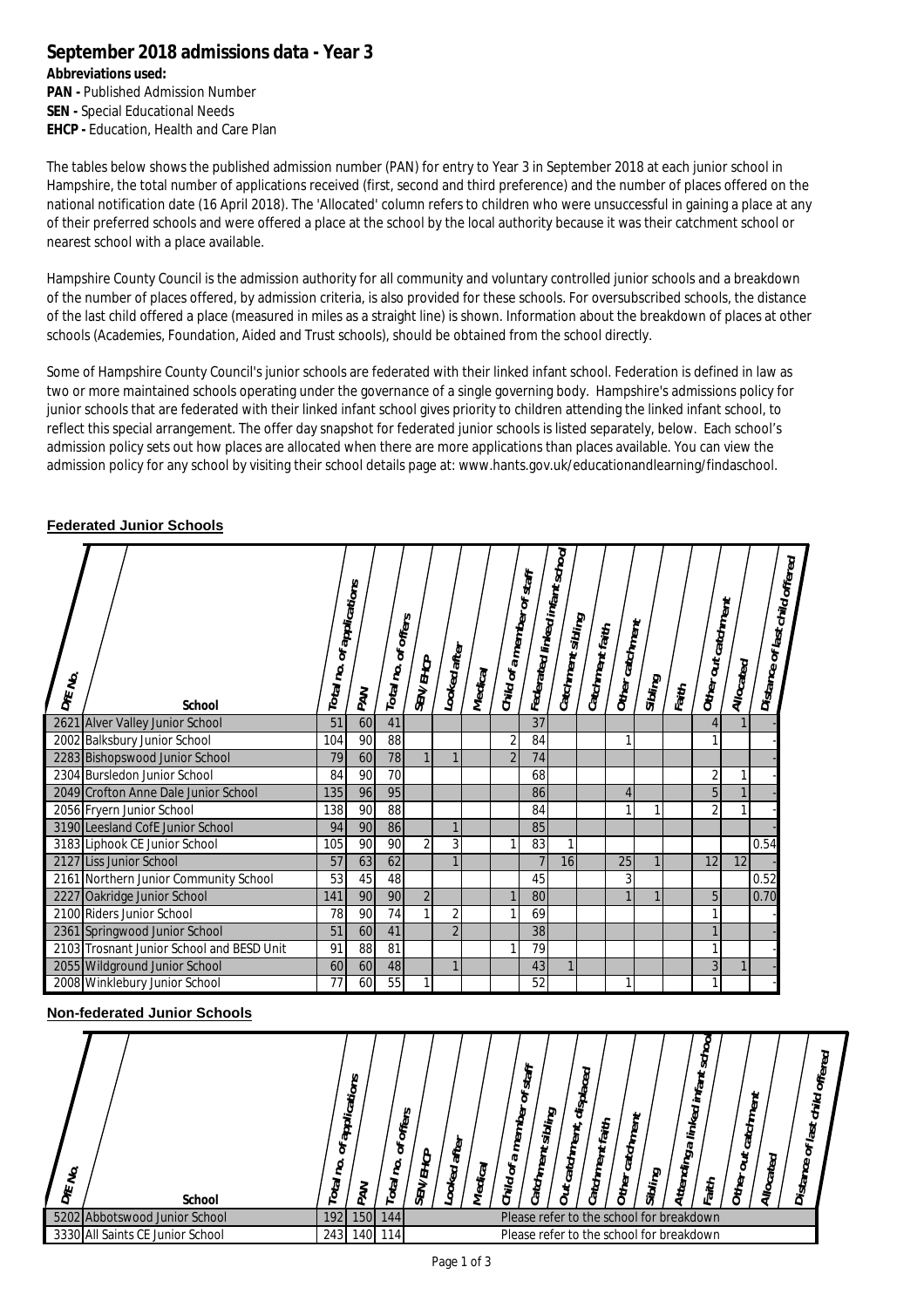| DIE No. | <b>School</b>                                                   | Total no. of applications | PAN             | Total no. of offers | <b>SEN/EHCP</b>     | Looked after   | Medical             | Child of a member of staff | Catchment sibling     | Out catchment, displaced | Catchment faith | Other catchment                                | Sibling                          |                                  | Attending a linked infant school<br>Faith | Other out catchment          | Allocated      | <b>Distance of last child offered</b> |  |
|---------|-----------------------------------------------------------------|---------------------------|-----------------|---------------------|---------------------|----------------|---------------------|----------------------------|-----------------------|--------------------------|-----------------|------------------------------------------------|----------------------------------|----------------------------------|-------------------------------------------|------------------------------|----------------|---------------------------------------|--|
|         | 3600 Alverstoke CE Aided Junior School                          | 130                       | 68              | 68                  |                     |                |                     |                            |                       |                          |                 | Please refer to the school for breakdown       |                                  |                                  |                                           |                              |                |                                       |  |
|         | 2001 Anstey Junior School                                       | 57                        | 64              | 54                  | 1                   | 1              |                     |                            | 14                    |                          |                 | 19                                             | 5                                | 12                               |                                           | $\overline{2}$               | $\overline{2}$ |                                       |  |
|         | 2004 Anton Junior School                                        | 92                        | 64              | 64                  | $\overline{2}$      | $\overline{2}$ |                     |                            | 10                    |                          |                 | 29                                             | $\overline{12}$                  | $\overline{7}$                   |                                           | $\overline{2}$               |                | 0.84                                  |  |
|         | 5208 Ashley Junior School                                       | 75                        | 58              | 58                  |                     |                |                     |                            |                       |                          |                 | Please refer to the school for breakdown       |                                  |                                  |                                           |                              |                |                                       |  |
|         | 3197 Bartley CE Junior School                                   | 144                       | 96              | 96                  | $\mathbf{1}$        | 1              |                     |                            | 24                    |                          | 1               | 33                                             | 18                               | 5 <sup>5</sup>                   |                                           | 13                           |                | 2.84                                  |  |
|         | 2336 Bidbury Junior School                                      | 75                        | 60              | 60                  |                     | $\mathbf{1}$   |                     |                            | 15                    |                          |                 | 19                                             | $\overline{13}$                  | 10                               |                                           | $\overline{2}$               |                | 0.58                                  |  |
|         | 2273 Bishop's Waltham Junior School                             | 66<br>$\overline{37}$     | 64              | 62                  | $\mathbf{1}$        |                | $\overline{2}$      |                            | $\overline{27}$       |                          |                 | 30                                             | $\mathbf{1}$                     |                                  |                                           | $\mathbf{1}$                 | $\mathbf{1}$   |                                       |  |
|         | 5205 Blackfield Primary School<br>2021 Bordon Junior School     | $\overline{71}$           | 30<br>60        | 30<br>60            |                     | 1              |                     |                            | 15                    |                          |                 | Please refer to the school for breakdown<br>13 | 24                               | 5                                |                                           |                              |                | 0.52                                  |  |
|         | 2116 Bosmere Junior School                                      | 110                       | 90              | 90                  |                     | $\mathbf{1}$   |                     |                            | 9                     |                          |                 | 29                                             | 11                               | 34                               |                                           | 6                            | 1              | 1.77                                  |  |
|         | 3667 Cadland Primary School                                     | 25                        | $\overline{22}$ | $\overline{22}$     |                     |                |                     |                            | 3                     |                          |                 | 14                                             |                                  |                                  |                                           | 5                            | $\mathbf{1}$   | 8.10                                  |  |
|         | 5203 Calmore Junior School                                      | 83                        | 64              | $\overline{57}$     |                     |                |                     |                            |                       |                          |                 | Please refer to the school for breakdown       |                                  |                                  |                                           |                              |                |                                       |  |
|         | 2272 Castle Hill Primary School                                 | 83                        | 60              | 60                  |                     |                |                     | 1                          | 19                    |                          |                 | 28                                             |                                  |                                  |                                           | $\overline{12}$              |                | 2.78                                  |  |
|         | 2229 Church Crookham Junior School                              | 221                       | 150             | 150                 | $\mathbf{1}$        | $\overline{2}$ |                     |                            | 53                    |                          |                 | 89                                             | 5                                |                                  |                                           |                              |                | 1.02                                  |  |
|         | 2040 Clanfield Junior School                                    | 75                        | 90              | 54                  | 3                   |                |                     |                            | 18                    |                          |                 | 19                                             | $\overline{3}$                   | $\mathfrak{Z}$                   |                                           | 8                            |                |                                       |  |
|         | 2510 Cove Junior School                                         | 144                       | 75              | 75                  |                     |                | 1<br>$\overline{1}$ |                            | 7                     |                          |                 | 30                                             | 11                               | 14                               |                                           | 12                           | 4              | 1.80                                  |  |
|         | 2345 Crofton Hammond Junior School                              | 108<br>89                 | 62<br>90        | 62<br>85            | 1                   |                |                     |                            | $\overline{24}$       |                          |                 | 31                                             | 6<br>15                          |                                  |                                           | 3                            |                | 1.90                                  |  |
|         | 2176 Cupernham Junior School<br>2323 Denmead Junior School      | 86                        | 90              | 83                  |                     | $\overline{2}$ |                     |                            | 25<br>$\overline{23}$ |                          |                 | 29<br>35                                       | 13                               | 10<br>12                         |                                           |                              |                |                                       |  |
|         | 2053 Droxford Junior School                                     | 51                        | 45              | 45                  |                     | $\mathbf{1}$   |                     |                            | 10                    |                          |                 | 15                                             | 6                                | $\overline{2}$                   |                                           | 11                           |                | 9.24                                  |  |
|         | 2606 Elson Junior School                                        | 90                        | 90              | 86                  |                     |                |                     |                            | 22                    |                          |                 | 23                                             | 20                               | 19                               |                                           | $\overline{2}$               |                |                                       |  |
|         | 2263 Fair Oak Junior School                                     | 173                       | 150             | 150                 | 2                   | 3              |                     |                            | $\overline{51}$       |                          |                 | 54                                             | $\overline{18}$                  | 22                               |                                           |                              |                | 2.72                                  |  |
|         | 2367 Fordingbridge Junior School                                | 55                        | 64              | 54                  | $\overline{2}$      | 1              |                     |                            | 27                    |                          |                 | 15                                             | $\overline{2}$                   | 5                                |                                           | $\mathbf{1}$                 |                |                                       |  |
|         | 2749 Four Lanes Community Junior School                         | 96                        | 90              | 80                  | 1                   | $\mathbf{1}$   |                     | 2                          | $\overline{21}$       |                          |                 | 45                                             | $\overline{4}$                   | 6                                |                                           |                              |                |                                       |  |
|         | 2197 Foxhills Junior School                                     | 159                       | 90              | 90                  | $\mathbf{1}$        |                |                     |                            | 34                    |                          |                 | 47                                             | $\overline{7}$                   | $\mathbf{1}$                     |                                           |                              |                | 0.95                                  |  |
|         | 2267 Freegrounds Junior School                                  | 90                        | 90              | 89                  |                     | $\mathbf{1}$   |                     |                            | 17                    |                          |                 | 28                                             | 15                               | 25                               |                                           | $\overline{2}$               | 1              |                                       |  |
|         | 2037 Frogmore Junior School                                     | 42                        | 67              | 38                  |                     |                |                     |                            |                       |                          |                 | Please refer to the school for breakdown       |                                  |                                  |                                           |                              |                |                                       |  |
|         | 2631 Gomer Junior School<br>2521 Grange Community Junior School | 131<br>93                 | 60<br>60        | 60<br>60            |                     |                | $\mathbf{1}$        |                            | 9                     |                          |                 | Please refer to the school for breakdown<br>34 |                                  | $\bf 8$                          |                                           |                              |                | 0.54                                  |  |
|         | 2619 Grange Junior School                                       | 89                        | 90              | 66                  |                     |                |                     |                            | 19                    |                          |                 | 24                                             | $\, 8$<br>10                     | 12                               |                                           | $\mathbf{1}$                 |                |                                       |  |
|         | 2376 Greenfields Junior School                                  | 92                        | 90              | 80                  | 1                   | $\mathbf{1}$   |                     |                            | 24                    |                          |                 | 41                                             | $\sqrt{5}$                       | $\boldsymbol{6}$                 |                                           | $\sqrt{2}$                   |                |                                       |  |
|         | 2533 Guillemont Junior School                                   | 135                       | 90              | 90                  | 1                   |                |                     |                            | 20                    |                          |                 | 53                                             | $\overline{6}$                   | $\overline{\mathbf{4}}$          |                                           | 6                            |                | 0.77                                  |  |
|         | 2740 Hart Plain Junior School                                   | 57                        | 90              | 45                  |                     | $\mathbf{1}$   |                     |                            | $\overline{4}$        |                          |                 | $\overline{7}$                                 | 11                               | 19                               |                                           | 3                            |                |                                       |  |
|         | 2761 Hatch Warren Junior School                                 | 120                       | 90              | 90                  | $\overline{2}$      |                |                     |                            | $\overline{29}$       |                          |                 | $\overline{37}$                                | $\overline{11}$                  | 10                               |                                           |                              |                | 1.06                                  |  |
|         | 2278 Heatherside Junior School                                  | 277                       | 96              | 96                  | $\mathbf{1}$        |                |                     |                            | $\overline{26}$       |                          |                 | 44                                             | 11                               | 14                               |                                           |                              |                | 1.30                                  |  |
|         | 2170 Herne Junior School                                        | 124                       | 120             | 117                 |                     | $\mathbf{1}$   |                     |                            | 41                    |                          |                 | 57                                             | $\overline{7}$                   | 9                                |                                           | $\mathbf{1}$                 |                |                                       |  |
|         | 2274 Hiltingbury Junior School                                  | 149                       | 88              | 88                  | $\overline{1}$      |                |                     |                            | $\overline{37}$       |                          |                 | 33                                             | $\overline{3}$                   | 11                               |                                           | 3                            |                | 0.31                                  |  |
|         | 2325 Hook Junior School<br>3081 Horndean CE Junior School       | 138<br>154                | 120<br>128      | 94<br>124           | 2<br>$\mathbf{1}$   | $\overline{4}$ | $\mathbf{1}$        | 1                          | 32<br>24              |                          |                 | 47<br>38                                       | 6<br>$\overline{28}$             | 3<br>$\bf 8$                     |                                           | 3<br>$\overline{20}$         |                |                                       |  |
|         | 2286 Kempshott Junior School                                    | 132                       | 96              | $\overline{92}$     | 1                   | $\overline{2}$ | $\mathbf{1}$        |                            | 15                    |                          |                 | 28                                             | 14                               | $\overline{27}$                  |                                           | $\overline{4}$               | $\overline{2}$ |                                       |  |
|         | 2726 Kings Furlong Junior School                                | 93                        | 90              | 84                  |                     | $\overline{1}$ |                     | $\overline{2}$             | $\overline{21}$       |                          |                 | $\overline{28}$                                | 13                               | 17                               |                                           | $\overline{2}$               | $\overline{1}$ |                                       |  |
|         | 2284 Knight's Enham Junior School                               | 55                        | 60              | 54                  | 1                   |                |                     |                            | 11                    |                          |                 | 17                                             | 11                               | 13                               |                                           | $\mathbf{1}$                 | $\mathbf{1}$   |                                       |  |
|         | 2610 Lee-on-the-Solent Junior School                            | 103                       | 90              | 82                  | $\mathbf{1}$        | $\mathbf{1}$   |                     |                            | 25                    |                          |                 | 40                                             | $\ddot{\mathbf{6}}$              | $\, 8$                           |                                           | $\mathbf{1}$                 | $\mathbf{1}$   |                                       |  |
|         | 2128 Locks Heath Junior School                                  | 134                       | 128             | 116                 |                     |                |                     | 3                          | $\overline{32}$       |                          |                 | 20                                             | $\overline{23}$                  | $\overline{38}$                  |                                           |                              |                |                                       |  |
|         | 2332 Lymington Junior School                                    | 71                        | 60              | 64                  |                     | 1              |                     |                            | 27                    |                          |                 | 27                                             | $\overline{5}$                   | $\overline{2}$                   |                                           | $\overline{2}$               |                | 2.83                                  |  |
|         | 2285 Manor Field Junior School                                  | 62                        | 60              | $\overline{57}$     |                     |                |                     |                            | 11                    |                          |                 | 26                                             | $\overline{4}$                   | 15                               |                                           | 1                            |                |                                       |  |
|         | 2520 Manor Junior School                                        | 153                       | 89              | 89                  |                     | $\mathbf{1}$   |                     |                            | $\overline{5}$        |                          |                 | 8                                              | 28                               | 34                               |                                           | 13                           |                | 1.18                                  |  |
|         | 2378 Marchwood Junior School<br>2287 Marnel Junior School       | 83<br>144                 | 90<br>120       | 77<br>115           | 2<br>$\overline{2}$ | $\mathbf{1}$   |                     |                            | 28<br>48              |                          |                 | 36<br>57                                       | $\mathbf{1}$<br>$\boldsymbol{6}$ | $\boldsymbol{6}$<br>$\mathbf{1}$ |                                           | $\overline{2}$               | $\mathbf{1}$   |                                       |  |
|         | 2383 Mayhill Junior School                                      | 83                        | 60              | $\overline{72}$     |                     | $\mathbf{1}$   |                     |                            | 15                    |                          |                 | 47                                             | $\overline{3}$                   | 6                                |                                           |                              |                |                                       |  |
|         | 2335 Mengham Junior School                                      | 86                        | 75              | $\overline{72}$     |                     |                |                     |                            | $\overline{22}$       |                          |                 | 20                                             | $\overline{9}$                   | 19                               |                                           | $\mathbf{1}$                 |                |                                       |  |
|         | 2034 Merdon Junior School                                       | 155                       | 64              | 64                  |                     |                |                     |                            | 18                    |                          |                 | 33                                             | 9                                | $\sqrt{2}$                       |                                           | 2                            | 1              |                                       |  |
|         | 2268 Merton Junior School                                       | 86                        | 90              | 67                  |                     |                |                     |                            | 15                    |                          |                 | 21                                             | 17                               | 12                               |                                           | $\mathbf{1}$                 | $\mathbf{1}$   |                                       |  |
|         | 2106 Mill Rythe Junior School                                   | 104                       | 90              | 90                  |                     | 5              |                     |                            | 23                    |                          |                 | 22                                             | $\overline{17}$                  | 20                               |                                           | $\overline{2}$               |                | 1.87                                  |  |
|         | 2348 Netley Abbey Junior School                                 | 112                       | 90              | 90                  |                     |                |                     |                            | 17                    |                          |                 | 47                                             | 6                                | 14                               |                                           | $\sqrt{4}$                   |                |                                       |  |
|         | 2140 New Milton Junior School                                   | 95                        | 93              | 86                  |                     |                |                     | $\overline{2}$             | $\overline{26}$       |                          |                 | 50                                             | $\mathbf{1}$                     | 6                                |                                           | $\mathbf{1}$                 | 1              |                                       |  |
|         | 2265 North Baddesley Junior School                              | 96                        | 90              | 90                  | $\mathbf{1}$        | $\mathbf{1}$   | $\mathbf{1}$        |                            | 29                    |                          |                 | 47                                             | $\overline{4}$                   | $\overline{4}$                   |                                           | 3                            | $\mathbf{1}$   | 2.79                                  |  |
|         | 3120 Oakley CE Junior School<br>2248 Orchard Junior School      | 96<br>113                 | 67<br>90        | 67<br>90            |                     |                |                     | $\overline{2}$             | 24<br>23              |                          |                 | 32<br>39                                       | $\overline{4}$<br>10             | 6<br>15                          |                                           | $\mathbf{1}$<br>$\mathbf{1}$ |                | 1.60<br>1.14                          |  |
|         |                                                                 |                           |                 |                     |                     |                |                     |                            |                       |                          |                 |                                                |                                  |                                  |                                           |                              |                |                                       |  |